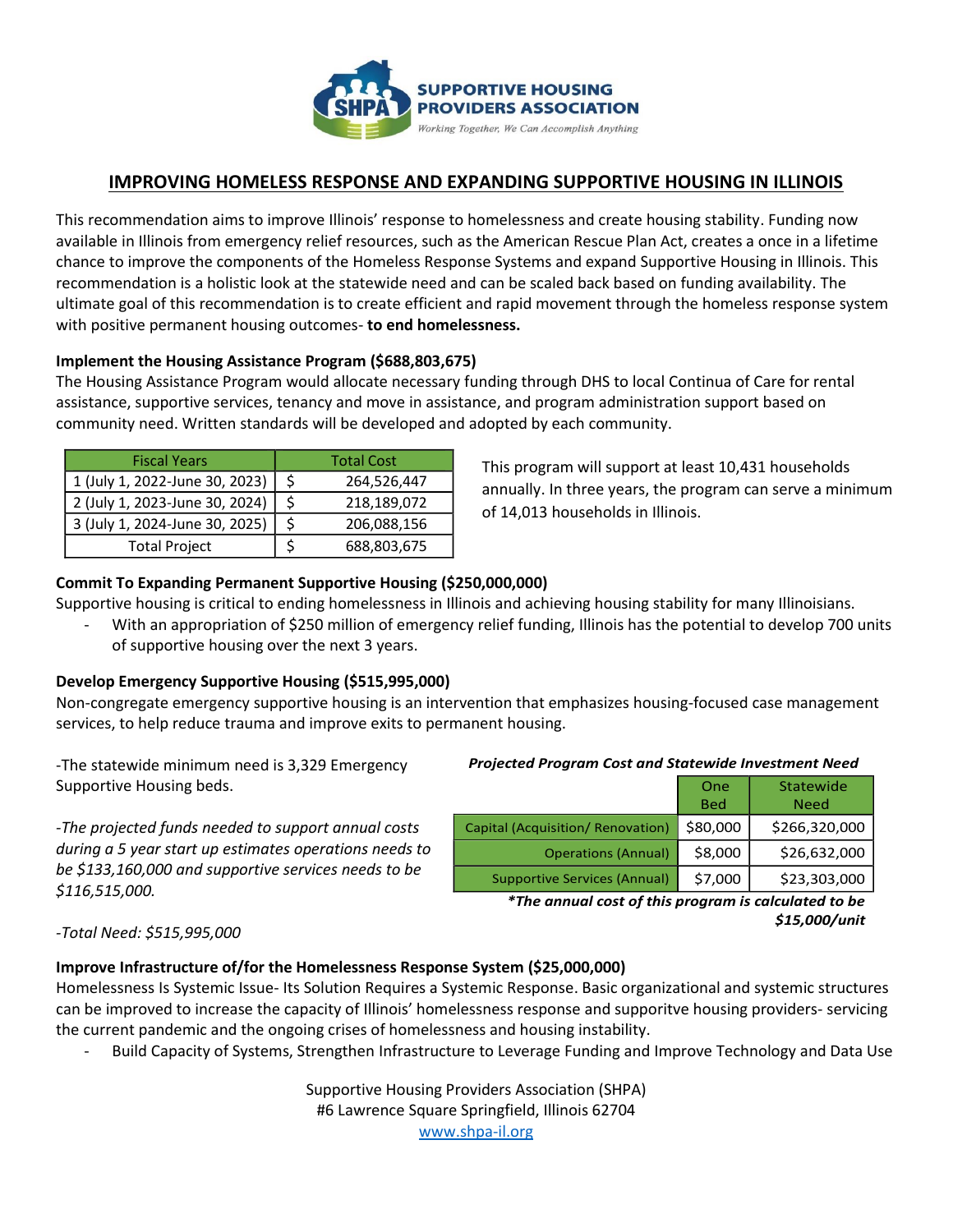### **Summary of** *SHPA Work Groups & Statewide Discussions*

Work groups convened by SHPA met with the purpose of developing a strong recommendation for federal resource allocation and state policy that improves Illinois' response to homelessness and creates housing stability. SHPA led statewide work groups on Emergency Supportive Housing and Permanent Supportive Housing. We also hosted planning discussions with the Continua of Care in Illinois. These sessions took place between August 2021 through November 2021. The groups provided systemic (big picture) strategies to improve the components of the Homeless Response Systems and expand Permanent Supportive Housing in Illinois.

## **Recommendations:**

### **Implement the Housing Assistance Program (HAP)**

- Assist the 10,431 households experiencing homelessness today.
- The Housing Assistance Program would allocate necessary funding through DHS to local Continua of Care for rental assistance, supportive services, tenancy and move in assistance, and program administration support based on community need. Written standards will be developed and adopted by each community.
	- o *The Housing Assistance Program's Systemic Impact:*
		- This bold initiative will immediately connect over 10,000 Illinoisians to stable housing and services.
		- Statewide crisis of homelessness will be resourced with the solution- Supportive Housing
		- Less burdened by the crisis, Homeless Response Systems will be able to create sustainable prevention, diversion, and recidivism reducing strategies
		- **•** Cross sector collaborations will also be possible- allowing the most housing vulnerable Illinoisans to have access to systemic responses
		- **•** Progressive engagement philosophies will ensure that people in HAP are connected to the appropriate resources for their household long term success

# **Commit To Expanding Permanent Supportive Housing (PSH)**

- Supportive housing is critical to ending homelessness in Illinois and achieving housing stability for many Illinoisians.
	- $\circ$  Other households best served by supportive housing are those exiting or at risk of institutions/residential programs for people with mental health or intellectual/developmental disabilities, those exiting criminal justice systems, the aging population, and youth and families involved with child welfare systems.
	- $\circ$  Illinois will need an additional 40,749 units of supportive housing to serve these households
- With an appropriation of \$250 million of emergency relief funding, Illinois has the potential to develop 700 units of supportive housing over the next 3 years.

### **Develop Emergency Supportive Housing (ESH)**

- Non-congregate emergency supportive housing is an intervention that emphasizes housing-focused case management services, to help reduce trauma and improve exits to permanent housing.
- The creation of non-congregate emergency supportive housing is not expected to completely alleviate other modalities of crisis housing in communities. It is important to focus on right-sizing community responses to homelessness. Illinois is in need of 10,749 crisis beds in order to appropriately respond to the public crisis of homelessness.
	- o Many communities lacked the capacity to provide appropriate crisis housing for all households seeking crisis housing prior to the pandemic and crisis housing capacity was drastically decreased due to the pandemic. Twenty-one percent of Illinoisians who experience homelessness are unsheltered.
- The statewide minimum need is 3,329 Emergency Supportive Housing beds.